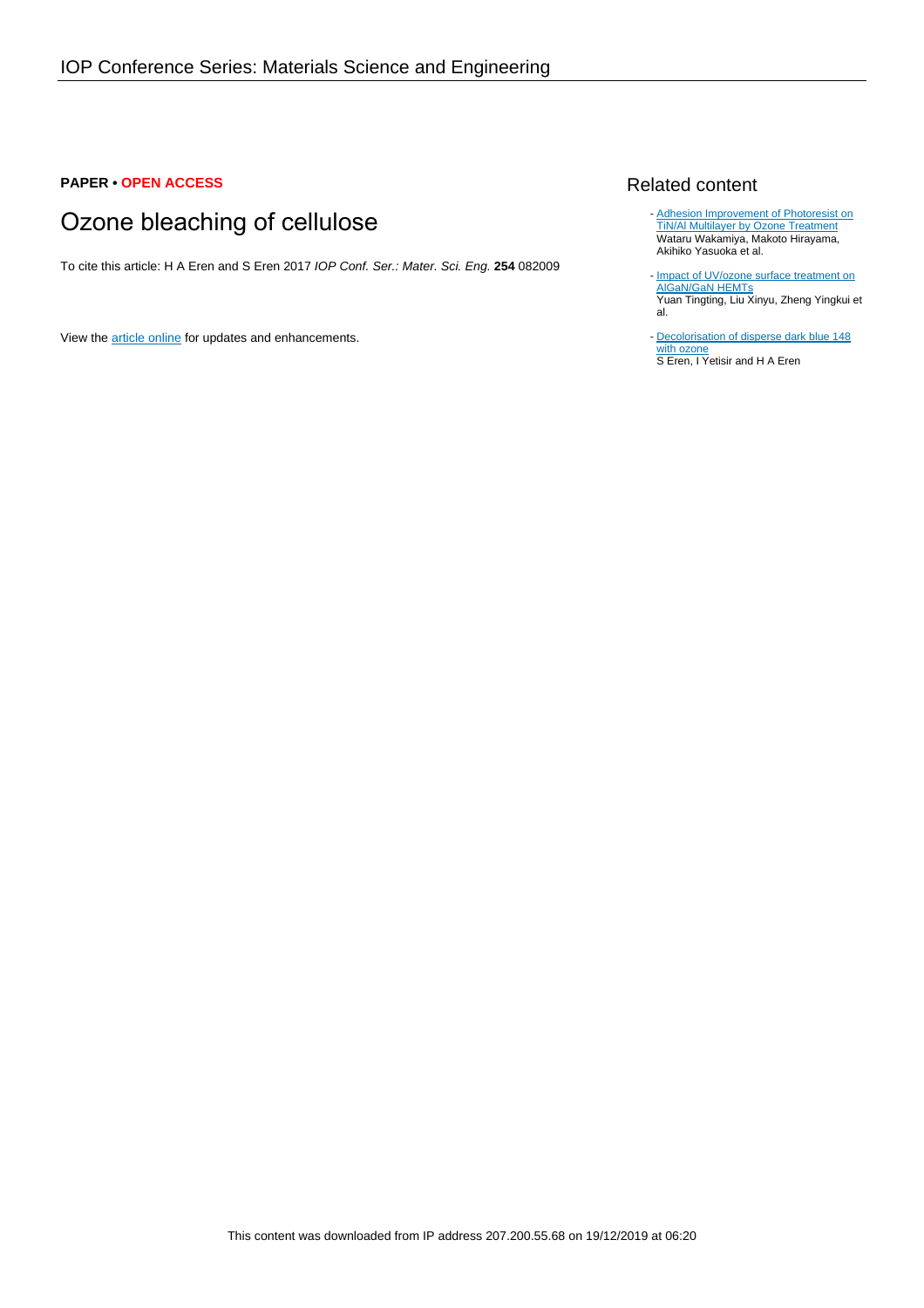**1234567890** IOP Conf. Series: Materials Science and Engineering **254** (2017) 082009 doi:10.1088/1757-899X/254/8/082009

# **Ozone bleaching of cellulose**

# **H A Eren**<sup>1</sup> **and S Eren1**

<sup>1</sup> University of Uludag, Department of Textile Engineering, 16059 Bursa Turkey

E-mail: aksel@uludag.edu.tr

#### **Abstract**

In this study, ozone treatment has been investigated in seeking of a more environmentally friendly alternative process for bleaching of cellulosic fibers. The primary advantage of ozone treatment is reduced environmental impact especially in case of chemical oxygen demand (COD) values of the process effluent. The highly oxidative ozone gas substitutes conventional harsh chemicals and decomposes back to oxygen owing to its limited half-life. Hence, ozone treatment seems as a good alternative for oxidative bleaching purposes of cellulose.

## **1. Introduction**

Untreated cotton has a natural yellow-brown color. This natural yellow-brown color of cotton is related to the pigments of the cotton flower. This natural yellow-brown color of cotton is preferably removed before dyeing especially at light shades, because it changes the final color of the dyed textile material if not removed [1-3].

The removal process for the natural yellow-brown color of cotton is the bleaching process. Bleaching is a very common process for textile finishing, especially for cellulose, and hydrogen peroxide is the most widely used bleaching agent. Hydrogen peroxide bleaching of cellulose is carried out at elevated temperatures, usually at the boil. Conventional cellulose bleaching process by hydrogen peroxide includes the use of hydrogen peroxide along with an activator which is usually caustic soda (NaOH), a stabilizer which is usually silicates or organic ones and a wetting agent [1-5].

The use of various chemicals in a process pollutes water with chemical components left in the effluent. Therefore, research has been made to achieve more environmentally friendly preparation processes using enzymes or other bleaching agents such as ozone [1, 6-9].

Research on the bleaching effect of ozone on cotton has been performed considering the high redox potential of ozone. The redox potential of ozone is 2.07eV and the redox potential of conventional bleaching agent hydrogen peroxide is 1.77 V. Ozone gas was produced in ozone generators and cotton was treated by this ozone. Promising results were reported by ozone treatment [1, 9-11].

# **2. Bleaching of Cotton by Ozone**

Prabaharan and Rao [10] studied the ozone bleaching of cotton fabrics on a commercial quality grey cotton fabric with starch size on it. They adjusted several wet pickup rates and placed the samples in a reactor in which ozone gas was fed. They reported that treatments were conducted at room temperature with 100g/m3 ozone concentration for 5, 10 and 15 min. They reported that wet pickup rates effected the final whiteness values after ozone treatments and a peak was observed at 24% wet pickup rate. The whiteness index values increased up to 90 at 24% wet pickup rate for 15 min

1 Content from this work may be used under the terms of the[Creative Commons Attribution 3.0 licence.](http://creativecommons.org/licenses/by/3.0) Any further distribution of this work must maintain attribution to the author(s) and the title of the work, journal citation and DOI. Published under licence by IOP Publishing Ltd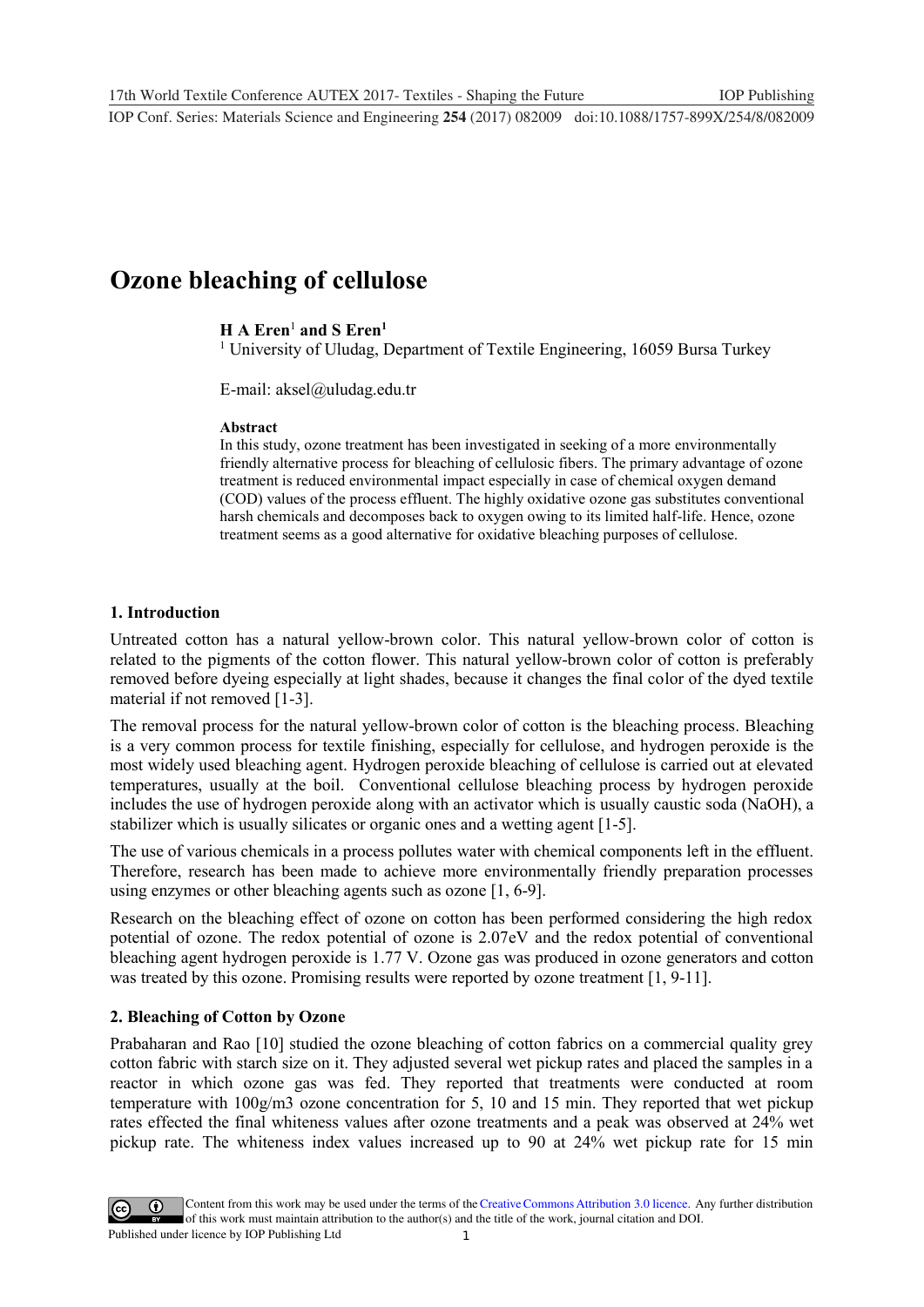**1234567890** IOP Conf. Series: Materials Science and Engineering **254** (2017) 082009 doi:10.1088/1757-899X/254/8/082009

treatment. The authors explained this phenomenon as: whiteness increased by the hydration of hydroxyl group but then decreased by excess water above 24% which probably fills intermisellar spaces to retard ozone.

Eren and Ozturk [9] studied bleaching of cotton by ozone treatment in water. They used 5,7 mg/min ozone to treat the greige cotton fabrics in water at a liquor to goods ratio of 20:1 at room temperature. They reported that the whiteness degrees achieved after 60 and 90 min ozone treatments were comparable to the whiteness degrees of the conventional peroxide bleached samples for the pre scoured samples (Figure 1).



**Figure 1.** Whiteness of the scoured samples after peroxide and ozone bleaching treatments [9].

## **3. Bleaching of Cotton by Ozone and Ultrasound**

Eren et al. [1] also tested the bleaching effect of ozone on cotton by ultrasonic support. The whiteness (Stensby) results achieved by ultrasonic support are presented on Figure 2. Ozone bleaching yielded very successful results in 30 min time under ultrasonic support. These whiteness values were [accompanied by substantial reductions in the COD load of the process effluent in case of](https://www.austinozone.com) ozone treatment [1].



**Figure 2.** Effect of the ozonation and ultrasonic homogenizer (Ozonation+UH) combination on the whiteness of cotton fabrics (The temperature of the Ozonation + UH bleaching bath solution increase to 45,60 and 70 °C after 10, 20 and 30 min. of application respectively and 30 min. Ozonation+ UH\*